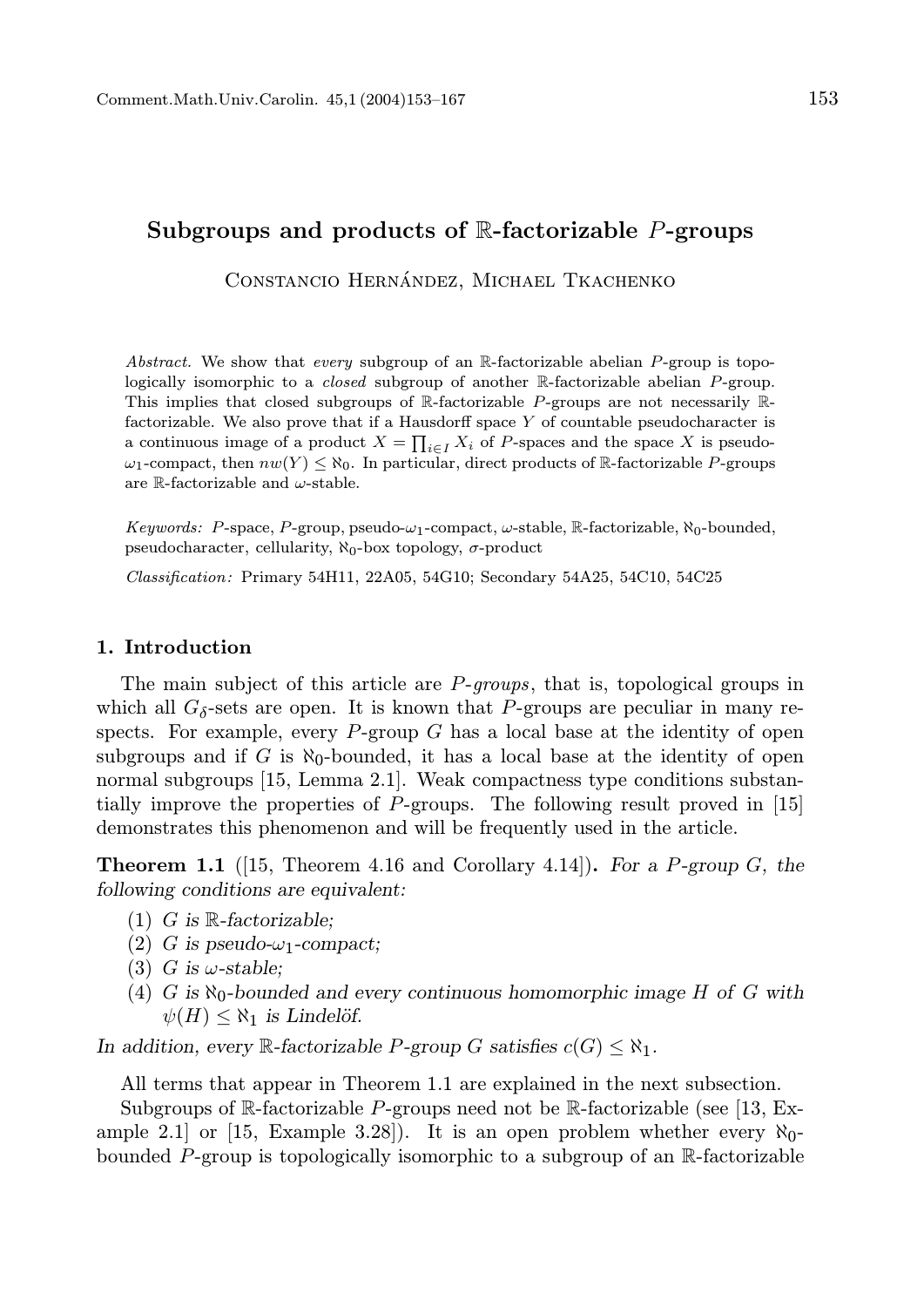P-group (see Problem 4.1). We show, however, that every subgroup of an  $\mathbb{R}$ factorizable abelian P-group can be embedded as a *closed* subgroup into another  $\mathbb{R}$ -factorizable abelian P-group (see Theorem 2.5). Hence closed subgroups of R-factorizable P-groups can fail to be R-factorizable. This is the main result of Section 2.

By [15, Theorem 5.5], direct products of  $\mathbb{R}$ -factorizable P-groups are  $\mathbb{R}$ -factorizable. In Theorem 3.7, we present a purely topological result about a special representation of continuous maps of products of P-spaces which generalizes Theorem 5.5 of [15]. It implies, in particular, that for any product of P-spaces, the properties of being  $\omega$ -stable and pseudo- $\omega_1$ -compact are equivalent.

1.1 Notation and terminology. All spaces and topological groups are assumed to be Hausdorff unless a different axiom of separation is specified explicitly.

Let  $\{X_i : i \in I\}$  be a family of topological spaces. A subset B of the product  $X = \prod_{i \in I} X_i$  is called a *box* in X if it has the form  $B = \prod_{i \in I} B_i$ , where  $B_i \subseteq X_i$ for each  $i \in I$ . Given a box  $B \subseteq X$ , we define the set coord  $B \subseteq I$  by

$$
coord B = \{i \in I : B_i \neq X_i\}.
$$

The  $\aleph_0$ -box topology of the product X is the topology generated by all boxes of the form  $U = \prod_{i \in I} U_i$ , where  $|\text{coord } U| \leq \aleph_0$  and each  $U_i$  is open in  $X_i$ . Clearly, the Tychonoff topology of the space  $X$  is generated by open boxes  $U$ with  $|\operatorname{coord} U| < \aleph_0$ .

For every nonempty set  $J \subseteq I$ , we put  $X_J = \prod_{i \in I} X_i$  and denote by  $\pi_J$  the projection of X onto  $X_J$ . Given a map  $f: X \to Y$ , we say that f depends only on a set  $J \subseteq I$  if  $f(x) = f(y)$  for all  $x, y \in X$  satisfying  $\pi_I(x) = \pi_I(y)$ .

Pick a point  $a \in X$  and, for every  $x \in X$ , put

$$
supp(x) = \{i \in I : x_i \neq a_i\}.
$$

Then the subset

$$
\sigma(a) = \{ x \in X : \text{supp}(x) \text{ is finite } \}
$$

of X is called the  $\sigma$ -product of the family  $\{X_i : i \in I\}$  with center at a.

Let  $G = \prod_{i \in I} G_i$  be a direct product of groups. For every  $x \in G$ , we set  $\text{supp}\,x = \{i \in I : x_i \neq e_i\},\$  where  $e_i$  is the identity of  $G_i$ . Then the  $\sigma$ -product  $\sigma(e) \subseteq G$  is a subgroup of G, where e is the identity of G.

Suppose that Y is a space. We say that Y is a  $P\text{-}space$  if every countable intersection of open sets is open in Y. Let  $\tau$  be an infinite cardinal. A subset  $Z \subseteq Y$  is said to be  $G_{\tau}$ -dense in Y if Z intersects every nonempty  $G_{\tau}$ -set in Y.

A space Y is called  $\omega$ -stable if every continuous image Z of Y which admits a coarser second countable Tychonoff topology satisfies  $nw(Z) \leq \aleph_0$ . In general, let  $\tau \geq \aleph_0$ . A space Y is called  $\tau$ -stable if every continuous image Z of Y which admits a coarser Tychonoff topology of weight $\leq \tau$  satisfies  $nw(Z) \leq \aleph_0$ . If Y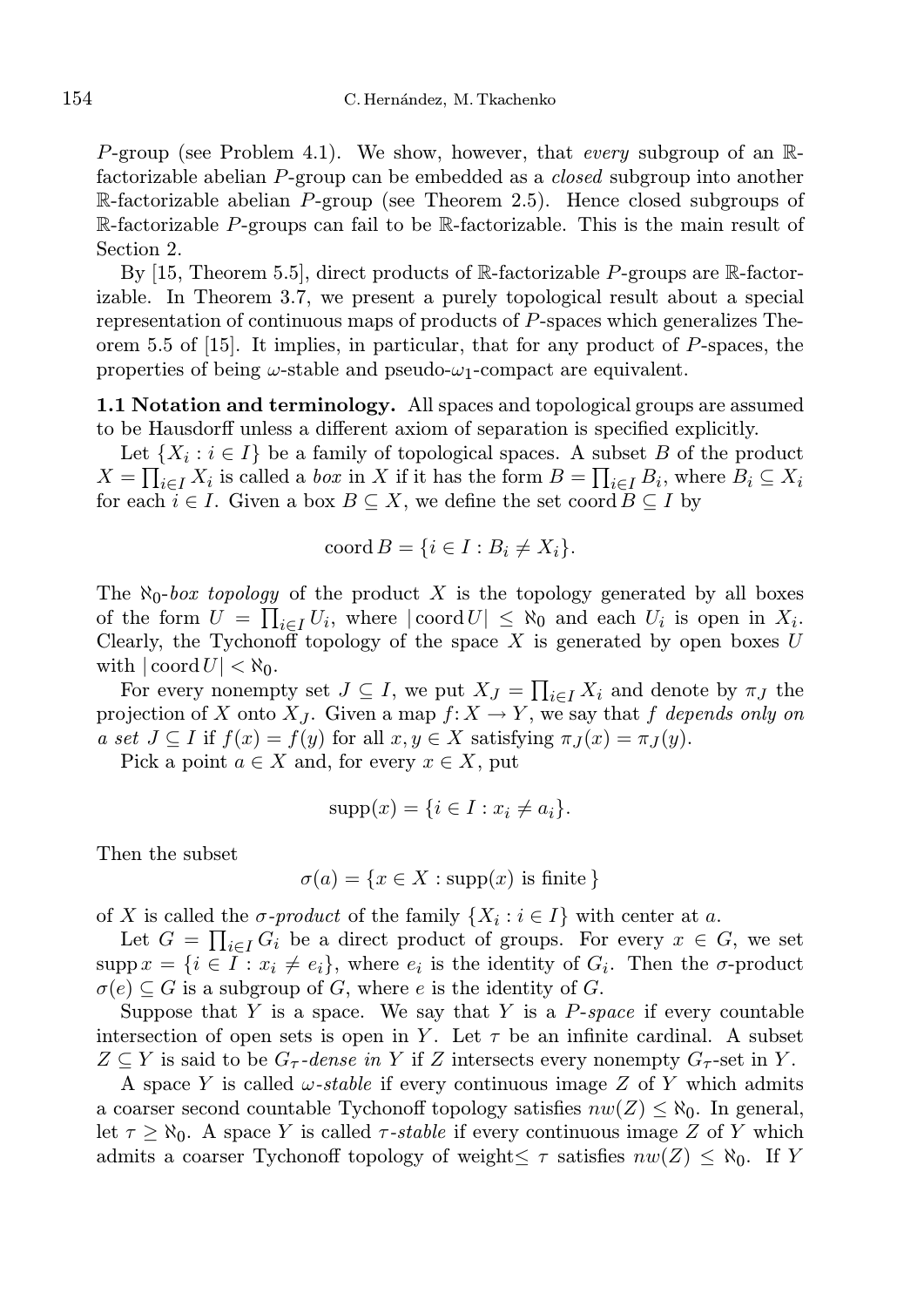is  $\tau$ -stable for  $\tau \geq \aleph_0$ , then Y is said to be stable. It is known that arbitrary products and  $\sigma$ -products of second countable spaces are  $\omega$ -stable [1, Corollary 13].

A space Y is said to be *pseudo-* $\omega_1$ *-compact* if every locally finite (equivalently, discrete) family of open sets in Y is countable. Lindelöf spaces as well as spaces of countable cellularity are pseudo- $\omega_1$ -compact.

A topological group G is called  $\aleph_0$ -bounded if it can be covered by countably many translates of any neighborhood of the identity. We also say that  $G$  is  $\mathbb{R}$ factorizable if every continuous real-valued function f on G can be represented in the form  $f = h \circ \varphi$ , where  $\varphi: G \to H$  is a continuous homomorphism onto a second countable topological group  $H$  and  $h$  is a continuous real-valued function on H. Every R-factorizable group is  $\aleph_0$ -bounded, but not vice versa [13], [14].

The kernel of a homomorphism  $p: G \to H$  is ker p. The minimal subgroup of a group G containing a set  $A \subseteq G$  is denoted by  $\langle A \rangle$ .

As usual,  $w(Y)$ ,  $nw(Y)$ ,  $\psi(Y)$ ,  $L(Y)$ , and  $c(Y)$  are the weight, network weight, pseudocharacter, Lindelöf number and cellularity of a space  $Y$ , respectively.

The set of all positive integers is denoted by  $\mathbb N$ , while  $\mathbb Z$  is the additive group of integers.

### 2. Subgroups of  $\mathbb{R}$ -factorizable *P*-groups

Here we show that an arbitrary subgroup of an  $\mathbb{R}$ -factorizable abelian P-group is topologically isomorphic to a closed subgroup of another R-factorizable abelian P-group. This result enables us to conclude that closed subgroups of  $\mathbb{R}$ -factorizable P-groups are not necessarily  $\mathbb R$ -factorizable. Since, by Theorem 1.1,  $\mathbb R$ factorizability and pseudo- $\omega_1$ -compactness coincide for P-groups, this makes Rfactorizable P-groups look like pseudocompact groups: every subgroup of a pseudocompact group is topologically isomorphic to a closed subgroup of another pseudocompact group [4]. This analogy between R-factorizable P-groups and pseudocompact groups will be extended in Section 3.

We start with several auxiliary facts.

**Lemma 2.1.** Suppose that G is an  $\mathbb{R}$ -factorizable P-group, and let H be a  $G_{\omega_1}$ dense subgroup of  $G$ . Then  $H$  is  $\mathbb R$ -factorizable.

PROOF: By Theorem 1.1, G satisfies  $c(G) \leq \aleph_1$ . Therefore, the dense subgroup H of G also satisfies  $c(H) \leq \aleph_1$ . Let  $f: H \to \mathbb{R}$  be a continuous function. By Schepin's theorem in [12], one can find a quotient homomorphism  $\pi: H \to K$  onto a topological group K with  $\psi(K) \leq \aleph_1$  and a continuous function  $g: K \to \mathbb{R}$ such that  $f = g \circ \pi$ . Observe that  $H \subseteq G \subseteq \rho G = \rho H$ , where  $\rho G$  and  $\rho H$ denote the Raĭkov completions of  $G$  and  $H$ , respectively. Now, consider the continuous homomorphic extension  $\hat{\pi}$ :  $\rho H \to \rho K$  of  $\pi$ , and take the restriction  $\tilde{\pi} = \hat{\pi} \restriction_G : G \to \varrho K$  of  $\hat{\pi}$  to G. Since H is  $G_{\omega_1}$ -dense in G, the image  $K = \tilde{\pi}(H)$  is  $G_{\omega_1}$ -dense in  $\tilde{\pi}(G)$ . We claim that  $\tilde{\pi}(G) = K$ .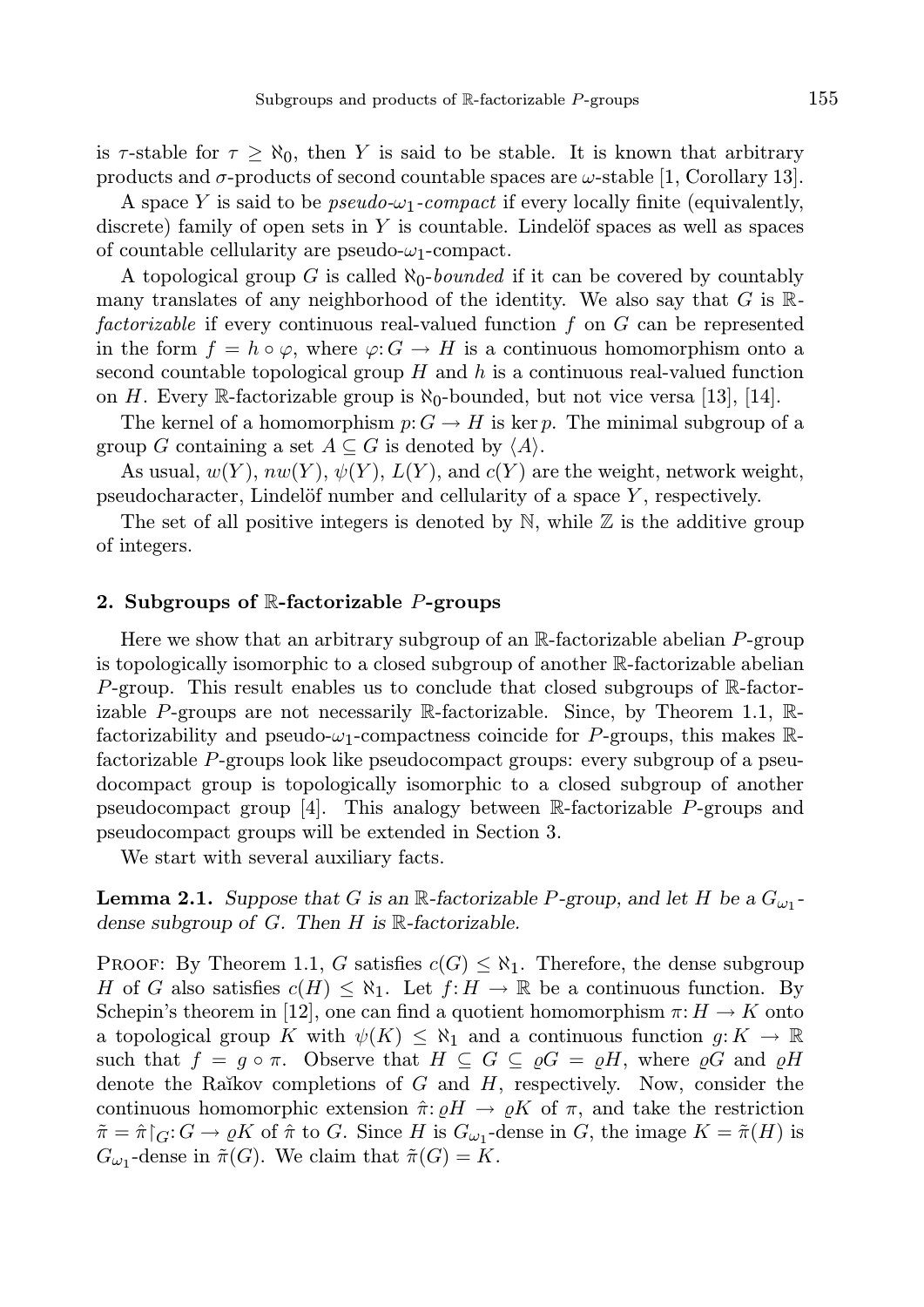Indeed,  $\psi(K) \leq \aleph_1$  implies that there exists a family  $\{U_\alpha : \alpha < \omega_1\}$  of open sets in  $\tilde{\pi}(G)$  such that  $\{e\} = K \cap \bigcap_{\alpha \in \omega_1} U_\alpha$ , where e is the identity of  $\varrho K$ . If  $P = \bigcap_{\alpha \in \omega_1} U_\alpha \setminus \{e\} \neq \emptyset$ , then P is a nonempty  $G_{\omega_1}$ -set in  $\tilde{\pi}(G)$  that does not intersect K, which is a contradiction. Thus,  $\psi(\tilde{\pi}(G)) \leq \aleph_1$ . Since every fiber of  $\tilde{\pi}$  is a  $G_{\omega_1}$ -set in G, the group H intersects all fibers of  $\tilde{\pi}$ . Hence we have  $\tilde{\pi}(G) = \tilde{\pi}(H) = K$ . So,  $\tilde{f} = g \circ \tilde{\pi}$  is a continuous extension of f to G. This implies that H is C-embedded in G and, hence, H is  $\mathbb R$ -factorizable by [7, Theorem 2.4].  $\Box$ 

Pseudo- $\omega_1$ -compactness is not a productive property, not even in the class of Pspaces (one can modify Novak's construction in [11] to produce a counterexample). The following lemma shows the difference between P-spaces and P-groups.

**Lemma 2.2.** A finite product of  $\mathbb{R}$ -factorizable P-groups is pseudo- $\omega_1$ -compact (equivalently, R-factorizable).

PROOF: Let  $G = G_1 \times \cdots \times G_n$ , where each  $G_i$  is an R-factorizable P-group. Then G is also a P-group. Hence we can assume that  $n = 2$ . Note that the factors  $G_1$  and  $G_2$  are  $\aleph_0$ -bounded, and so is the product group G. So, by Theorem 1.1, it suffices to verify that every continuous homomorphic image  $H$  of G with  $\psi(H) \leq \aleph_1$  is Lindelöf. Let  $p: G \to H$  be a corresponding homomorphism. Then one can apply [14, Lemma 3.7] to find, for every  $i = 1, 2$ , a continuous homomorphism  $f_i: G_i \to K_i$  onto a topological group  $K_i$  with  $\psi(K_i) \leq \aleph_1$  such that ker  $f_1 \times \ker f_2 \subseteq \ker p$ . Refining topologies of the groups  $K_i$ , we can assume that the homomorphisms  $f_1$  and  $f_2$  are open. Then  $K_1$  and  $K_2$  are P-groups by [15, Lemma 2.1] and the product homomorphism  $f = f_1 \times f_2$  of G onto  $K = K_1 \times K_2$  is open. From our choice of the homomorphisms  $f_1$  and  $f_2$  it follows that there exists a homomorphism  $\varphi: K \to H$  such that  $p = \varphi \circ f$ . Since f is open, the homomorphism  $\varphi$  is continuous. By Theorem 1.1, the P-groups  $K_1$ and  $K_2$  are Lindelöf, and so is the product group K by Noble's theorem in [10]. Hence the group  $H = \varphi(K)$  is Lindelöf as well. This finishes the proof.

The next result has several applications in this section and in Section 3.

 $\prod_{i\in I}X_i$ : **Lemma 2.3.** The following conditions are equivalent for a product space  $X =$ 

- (a) X is pseudo- $\omega_1$ -compact;
- (b) the product  $X_J = \prod_{i \in J} X_i$  is pseudo- $\omega_1$ -compact for each finite set  $J \subseteq I$ ;
- (c) every  $\sigma$ -product  $\sigma(a) \subseteq X$  is pseudo- $\omega_1$ -compact;
- (d) every  $\sigma$ -product  $\sigma(a) \subseteq X$  endowed with the relative  $\aleph_0$ -box topology is pseudo- $\omega_1$ -compact.

**PROOF:** It clear that (a)  $\Rightarrow$  (b). Since, for each  $a \in X$ ,  $\sigma(a)$  is dense in X when X carries the usual product topology and the  $\aleph_0$ -box topology is finer than the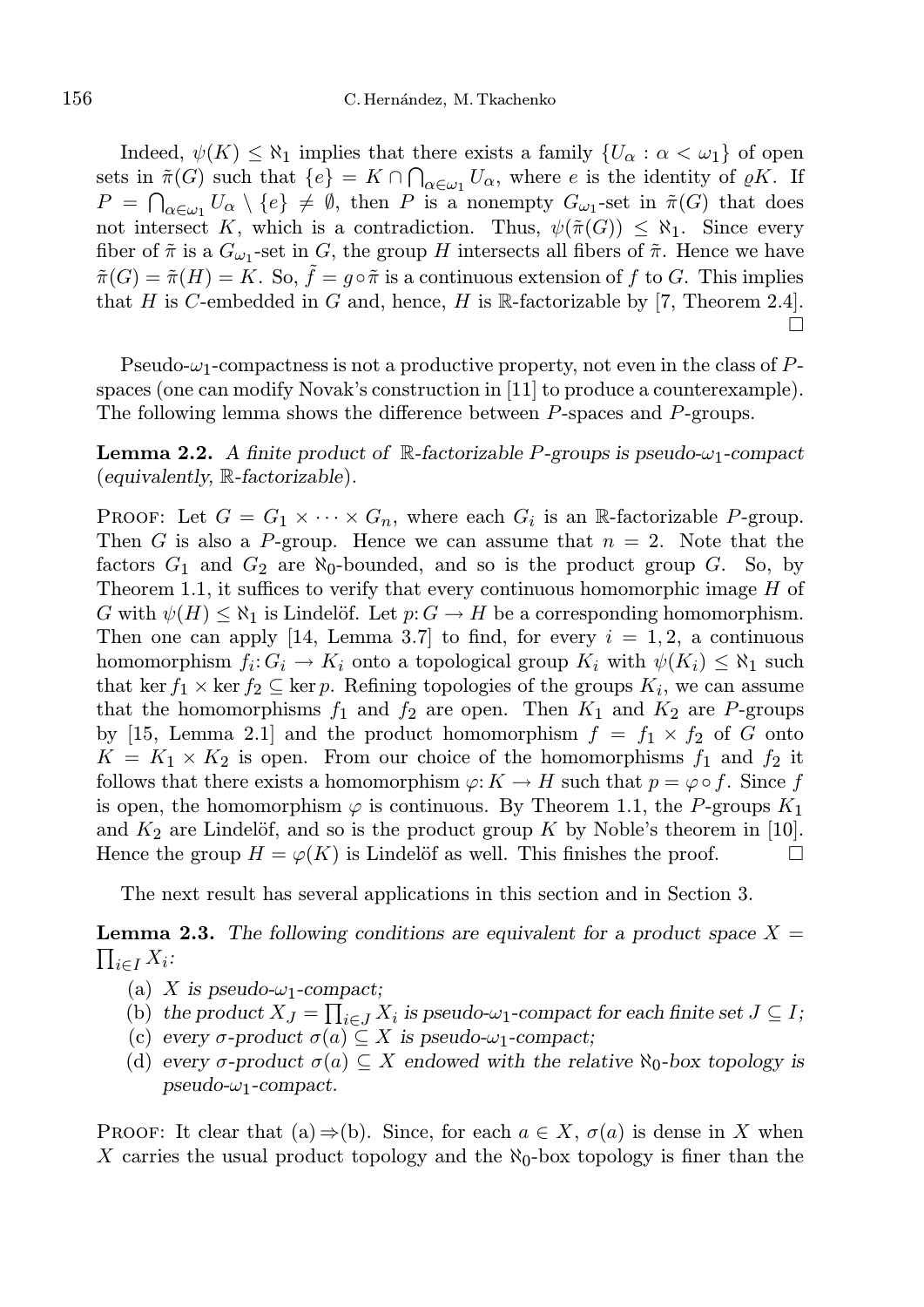product topology of X, we have that  $(c) \Rightarrow (a)$  and  $(d) \Rightarrow (c) \Rightarrow (b)$ . Therefore, it suffices to show that  $(b) \Rightarrow (d)$ .

Let  $\{U_{\alpha} : \alpha < \omega_1\}$  be a collection of nonempty open sets in  $\sigma(a)$ . We shall show that this family cannot be discrete. Without loss of generality, we may assume that  $U_{\alpha} = \sigma \cap V_{\alpha}$  for each  $\alpha < \omega_1$ , where  $V_{\alpha}$  has the form  $\prod_{i \in I} V_{\alpha,i}$ , the sets  $V_{\alpha,i}$  are open in  $X_i$  and coord  $V_\alpha \leq \aleph_0$ . Take a point  $x_\alpha \in U_\alpha$ . Since  $x_\alpha \in \sigma(a)$ , the point  $a(i) \in X_i$  is an element of  $V_{\alpha,i}$  for all  $i \in I \setminus J_\alpha$ , where  $J_\alpha = \text{supp}(x_\alpha)$ is a finite subset of I. Now we apply the  $\Delta$ -lemma in order to find a subset A of  $\omega_1$  of cardinality  $\aleph_1$  and a finite set  $J \subseteq I$  such that  $J_\alpha \cap J_\beta = J$  whenever  $\alpha, \beta \in A$  and  $J_{\alpha} \neq J_{\beta}$ . Since the space  $X_J = \prod_{i \in J} X_i$  is pseudo- $\omega_1$ -compact, there exists a point  $y \in X_J$  such that every neighborhood of y intersects infinitely many elements of the family  $\{\prod_{i\in J}V_{\alpha,i} : \alpha \in A\}$ . Define a point  $x \in \sigma(a)$  by

$$
x(i) = \begin{cases} y(i) & \text{if } i \in J; \\ a(i) & \text{if } i \in I \setminus J. \end{cases}
$$

It is easy to see that  $\pi_J(x) = y$  and every neighborhood of x intersects an infinite number of elements of  $\{U_{\alpha} : \alpha \in A\}$ . Hence the space  $\sigma(a)$  is pseudo- $\omega_1$ -compact. П

The equivalence of (a) and (b) in the above lemma should be a known result, but the authors have not found a corresponding reference in the literature.

**Corollary 2.4.** Let  $\Pi = \prod_{i \in I} G_i$  be a direct product of R-factorizable P-groups. Then  $\sigma(e) \subseteq \Pi$ , endowed with the relative  $\aleph_0$ -box topology, is an R-factorizable P-group.

**PROOF:** It is clear that  $\sigma(e)$  is a P-group. Therefore,  $\sigma(e)$  is R-factorizable by Theorem 1.1, Lemma 2.2 and Lemma 2.3.  $\square$ 

We now have all necessary tools to deduce the main result of this section about closed embeddings into R-factorizable P-groups.

**Theorem 2.5.** Suppose that G is an R-factorizable abelian P-group. If H is an arbitrary subgroup of  $G$ , then  $H$  can be embedded as a closed subgroup into another R-factorizable abelian P-group.

**PROOF:** Let  $\mathbb Z$  be the discrete group of integers. Clearly,  $G \times \mathbb Z$  is an R-factorizable abelian  $P$ -group that contains an isomorphic copy of  $G$ . Replacing  $G$  by  $G\times\mathbb{Z}$ , if necessary, we may assume that G contains an element g of infinite order,  $g \neq 0_G$ .

Let  $\lambda = |G| \cdot \aleph_2$  and put  $\kappa = \lambda$  if  $\lambda$  is a regular cardinal or  $\kappa = \lambda^+$ , otherwise. Consider the group

$$
\sigma = \{ x \in G^{\kappa} : |\operatorname{supp} x| < \aleph_0 \}
$$

endowed with the relative  $\aleph_0$ -box topology inherited from  $G^{\kappa}$ . Then  $\sigma$  is an Rfactorizable abelian P-group by Corollary 2.4 and, clearly,  $|\sigma| = \kappa$ . Let  $\sigma \setminus \{0_{\sigma}\} =$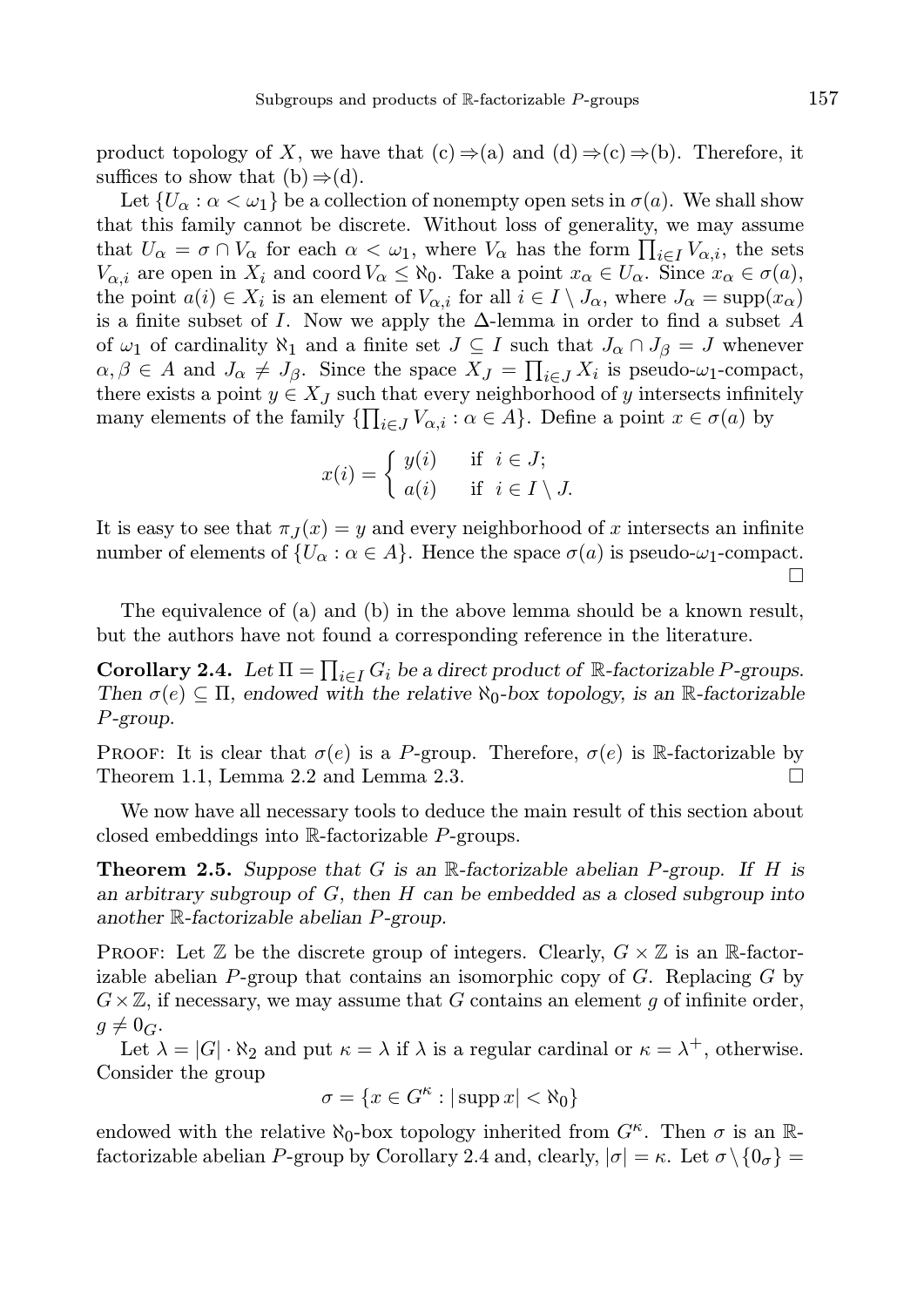${x_\alpha : \alpha < \kappa}$ . To every element  ${x_\alpha}$ , we assign an element  $\tilde{x}_\alpha \in \sigma$  recursively as follows. Choose  $\delta_0 > \max \operatorname{supp} x_0$  and define  $\tilde{x}_0 \in \sigma$  by

$$
\tilde{x}_0(\nu) = \begin{cases} x_0(\nu) & \text{if } \nu \neq \delta_0; \\ g & \text{if } \nu = \delta_0. \end{cases}
$$

Suppose that we have already defined  $\tilde{x}_{\beta}$  for each  $\beta < \alpha$ , where  $\alpha < \kappa$ . Choose  $\delta_{\alpha}$  > sup(supp  $x_{\alpha} \cup \bigcup_{\beta < \alpha}$  supp  $\tilde{x}_{\beta}$ ) and define a point  $\tilde{x}_{\alpha} \in \sigma$  by

$$
\tilde{x}_{\alpha}(\nu) = \begin{cases} x_{\alpha}(\nu) & \text{if } \nu \neq \delta_{\alpha}; \\ g & \text{if } \nu = \delta_{\alpha}. \end{cases}
$$

It is clear that  $\delta_{\alpha} = \max \sup p \tilde{x}_{\alpha}$ . This finishes our construction.

Observe that the sequence  $\{\delta_{\alpha} : \alpha < \kappa\}$  is strictly increasing (hence it is cofinal in  $\kappa$ ) and  $\tilde{x}_{\beta}(\delta_{\alpha}) = 0_G$  whenever  $\beta < \alpha < \kappa$ . Consider the subgroup  $G_0 = \langle H_0 \cup B \rangle$  of  $\sigma$ , where

$$
H_0 = \{ x \in \sigma : x(0) \in H \text{ and } x(\nu) = 0_G \text{ for each } \nu \neq 0 \}
$$

and  $B = \{\tilde{x}_{\alpha} : \alpha < \kappa\}$ . We claim that the group  $G_0$  is R-factorizable and contains  $H_0 \simeq H$  as a closed subgroup. It is easy to see that  $H_0$  is closed in  $G_0$  because it can be expressed as the intersection of the coordinate 0 axes with  $G_0$ . Indeed, suppose that  $x \in G_0$  and  $x(\nu) = 0_G$  for all  $\nu > 0$ . By the definition of  $G_0$ , x has the form  $x = h + k_1 \tilde{x}_{\alpha_1} + \cdots + k_n \tilde{x}_{\alpha_n}$ , where  $h \in H_0$ ,  $\alpha_1 < \alpha_2 < \cdots < \alpha_n < \kappa$  and  $k_i \in \mathbb{Z}$  for  $i = 1, ..., n$ . Then  $\tilde{x}_{\alpha_i}(\delta_{\alpha_n}) = 0_G$  for each  $i < n$  and  $\tilde{x}_{\alpha_n}(\delta_{\alpha_n}) = g$ . Hence  $k_n = 0$ . If we proceed in the same way for  $i = n - 1, \ldots, 1$ , we obtain  $k_n = \cdots = k_1 = 0$ , whence  $x = h$ , with  $h \in H_0$ .

By Lemma 2.1, to prove that  $G_0$  is R-factorizable, it suffices to verify that  $G_0$ is  $G_{\omega_1}$ -dense in  $\sigma$ . To this end, it is enough to show that if  $x \in \sigma$ ,  $C \subseteq \kappa$  and  $|C| \leq \aleph_1$ , then there exists  $\alpha < \kappa$  such that  $\tilde{x}_\alpha(\nu) = x(\nu)$  for each  $\nu \in C$ . Suppose that  $x \in \sigma$  and choose  $\beta < \kappa$  such that  $\delta_{\beta} > \sup C$ . Then choose  $\alpha < \kappa$  such that  $\beta \leq \alpha$  and  $x_{\alpha}(\nu) = x(\nu)$  for each  $\nu < \delta_{\beta}$ . Then  $\tilde{x}_{\alpha}(\nu) = x(\nu)$  for each  $\nu \in C$ . This implies that the group  $G_0$  is  $G_{\omega_1}$ -dense in  $\sigma$  and, therefore, R-factorizable.  $\Box$ 

**Corollary 2.6.** Closed subgroups of  $\mathbb{R}$ -factorizable P-groups need not be  $\mathbb{R}$ factorizable.

**PROOF:** According to [13, Example 3.1], there exist an  $\mathbb{R}$ -factorizable abelian P-group G and a dense subgroup H of G such that H is not  $\mathbb R$ -factorizable. By Theorem 2.5, H is topologically isomorphic to a closed subgroup of another  $\mathbb{R}$ factorizable P-group, so that closed subgroups of  $\mathbb{R}$ -factorizable P-groups are not necessarily R-factorizable.

It is known that all subgroups of compact groups as well as all subgroups of  $\sigma$ -compact groups are R-factorizable [13], [14]. In the following definition, we introduce the class of groups with this property.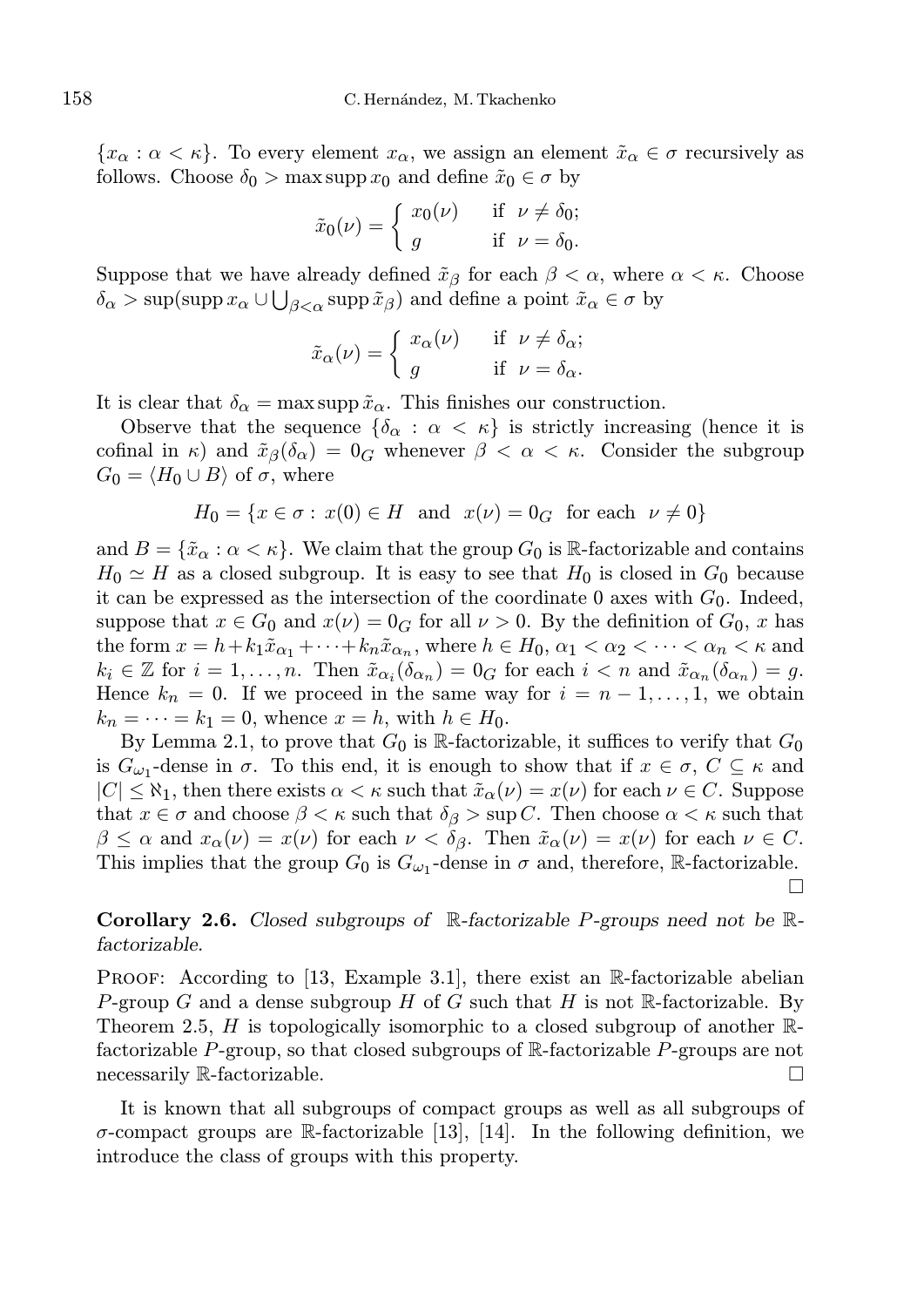**Definition 2.7.** A topological group G is called *hereditarily*  $\mathbb{R}$ -factorizable if all subgroups of  $G$  are  $\mathbb R$ -factorizable.

**Theorem 2.8.** Every hereditarily  $\mathbb{R}$ -factorizable P-group is countable and, therefore, discrete.

PROOF: Suppose to the contrary that  $G$  is an uncountable hereditarily  $\mathbb{R}$ -factorizable P-group and take a subset A of G of cardinality  $\aleph_1$ . It is clear that the P-group  $H = \langle A \rangle$  has cardinality  $\aleph_1$ . Since H is R-factorizable and  $L(H) \leq$  $\aleph_1$ , from [15, Corollary 3.34] it follows that H is a Lindelöf group. In its turn, this implies that  $w(H) \leq \aleph_1$  (see [15, Corollary 4.11]). If  $w(H) = \aleph_1$ , then by [7, Theorem 3.1], H has a subgroup which fails to be R-factorizable, thus contradicting the hereditary R-factorizability of G. Hence,  $w(H) = \aleph_0$ . Since H is a P-space, it is discrete and, consequently,  $|H| = w(H) = \aleph_0$ . This contradiction completes the proof.  $\Box$ 

One can reformulate Theorem 2.8 by saying that every uncountable  $P$ -group G contains a subgroup of size  $\aleph_1$  which fails to be R-factorizable. Indeed, if G is R-factorizable, this immediately follows from the above argument. Otherwise, by Theorem 1.1, G contains a discrete family  $\{U_{\alpha} : \alpha < \omega_1\}$  of nonempty open sets. Choose a subgroup H of G of size  $\aleph_1$  such that  $V_\alpha = H \cap U_\alpha \neq \emptyset$  for each  $\alpha < \omega_1$ . Then the family  $\{V_\alpha : \alpha < \omega_1\}$  of nonempty open sets is discrete in H, so that the group  $H$  is not R-factorizable by Theorem 1.1.

#### 3. Continuous images

By [15, Theorem 5.5], an arbitrary direct product  $G$  of  $\mathbb{R}$ -factorizable P-groups is R-factorizable. Here we strengthen this result and show that every continuous map  $f: G \to X$  to a Hausdorff space X of countable pseudocharacter can be factored via a quotient homomorphism  $\pi: G \to K$  onto a second countable topological group K. In fact, this follows from an even stronger result (see Theorem 3.7): if a Hausdorff space Y of countable pseudocharacter is a continuous image of a product X of P-spaces and X is pseudo- $\omega_1$ -compact, then  $nw(Y) \leq \aleph_0$ . In particular, the space X is  $\omega$ -stable. We precede this result by a series of lemmas. The first of them is an analogue of Noble's theorem on z-closed projections [9], [10].

**Lemma 3.1.** The Cartesian product  $X \times Y$  of regular P-spaces X and Y is pseudo- $\omega_1$ -compact if and only if X and Y are pseudo- $\omega_1$ -compact and the projection  $p: X \times Y \to X$  transforms clopen subsets of  $X \times Y$  to clopen subsets of X.

**PROOF:** Suppose that  $X \times Y$  is pseudo- $\omega_1$ -compact and let  $W \subseteq X \times Y$  be a clopen set. If there exists a point  $x_0 \in \overline{p(W)} \setminus p(W)$ , take any point  $y_0 \in Y$  and a neighborhood  $W'_0 = U'_0 \times V_0$  of  $(x_0, y_0)$ , where  $U'_0$  and  $V_0$  are clopen sets, such that  $W'_0 \cap W = \emptyset$ . Pick a point  $(x_1, y_1) \in W$  with  $x_1 \in U'_0$ . Now we take neighborhoods  $W_1 = U_1 \times V_1$  and  $W_1' = U_1' \times V_1$  of  $(x_1, y_1)$  and  $(x_0, y_1)$ , respectively, where  $U_1$ ,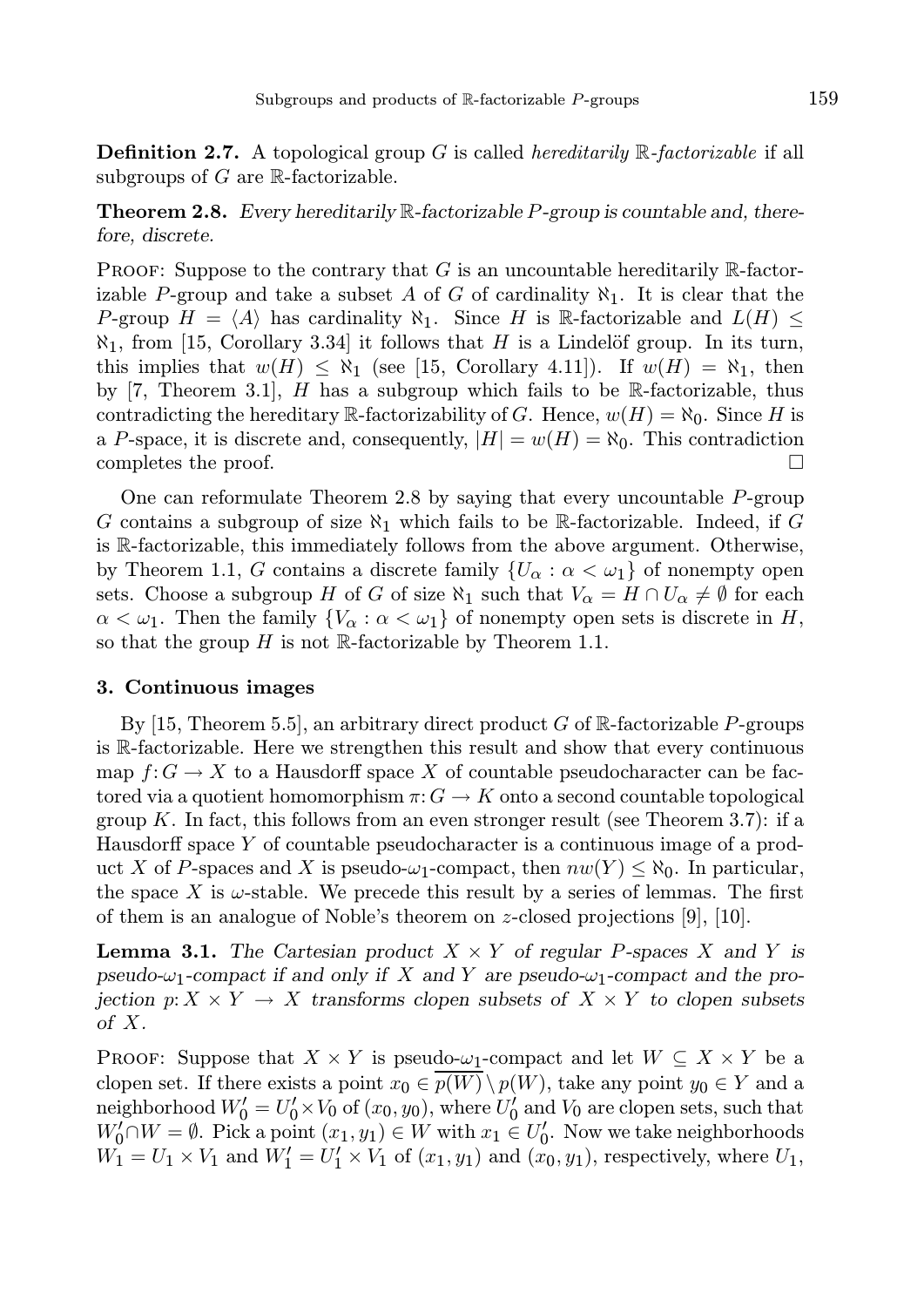$U'_1$  and  $V_1$  are clopen sets such that  $W'_1 \cap W = \emptyset$ ,  $W_1 \subseteq W$  and  $U_1 \cup U'_1 \subseteq U'_0$ . Suppose that for some  $\alpha < \omega_1$ , we have already chosen points  $(x_\beta, y_\beta) \in W$  as well as clopen sets  $W_{\beta}$  and  $W'_{\beta}$  for each  $\beta < \alpha$ , such that  $W_{\beta} = U_{\beta} \times V_{\beta}$  is a neighborhood of  $(x_\beta, y_\beta)$  satisfying  $W_\beta\subseteq W$  and  $W'_\beta=U'_\beta\times V_\beta$  is a neighborhood of  $(x_0, y_\beta)$  with  $W'_\beta \cap W = \emptyset$ , and where  $U_\beta \cup U'_\beta \subseteq U'_\gamma$  if  $\gamma < \beta < \alpha$ . Choose  $(x_{\alpha}, y_{\alpha}) \in W$  in such a way that  $x_{\alpha} \in \bigcap_{\beta < \alpha} U_{\beta}'$ . Then we can take neighborhoods  $W_{\alpha} = U_{\alpha} \times V_{\alpha}$  and  $W'_{\alpha} = U'_{\alpha} \times V_{\alpha}$  of  $(x_{\alpha}, y_{\alpha})$  and  $(x_0, y_{\alpha})$ , respectively, such that  $W'_\alpha \cap W = \emptyset$  and  $W_\alpha \subseteq W$ , and where  $U_\alpha \cup U'_\alpha \subseteq \bigcap_{\beta < \alpha} U'_\beta$ . This finishes our recursive construction.

Since  $X \times Y$  is pseudo- $\omega_1$ -compact, the family  $\mathcal{F} = \{W_\alpha : \alpha < \omega_1\}$  has an accumulation point  $(x, y) \in W$ . We claim that  $(x, y)$  is an accumulation point of the family  $\mathcal{F}' = \{W'_\alpha : \alpha < \omega_1\}$ . Indeed, let  $\alpha_0 < \omega_1$  be arbitrary. Since  $U_{\alpha} \cup U'_{\alpha} \subseteq U_{\beta}$  if  $\beta < \alpha < \omega_1$  and each  $U'_{\alpha}$  is clopen, we have  $x \in \bigcap_{\alpha < \omega_1} U'_{\alpha}$ . Let  $U \times V$  be a neighborhood of  $(x, y)$  in  $X \times Y$ . Since y is an accumulation point of the family  $\{V_{\alpha} : \alpha < \omega_1\}$ , there exists  $\alpha > \alpha_0$  such that  $V \cap V_{\alpha} \neq \emptyset$ . Clearly,  $x \in U \cap U'_{\alpha}$ , so that  $(U \times V) \cap (U'_{\alpha} \times V_{\alpha}) \neq \emptyset$ . Our claim is proved.

Thus,  $(x, y) \in \overline{\bigcup \mathcal{F}} \cap \overline{\bigcup \mathcal{F}'} \neq \emptyset$ . However,  $\bigcup \mathcal{F} \subseteq W$  and  $\bigcup \mathcal{F}' \subseteq (X \times Y) \setminus W =$ W', whence  $\overline{\bigcup \mathcal{F}} \cap \overline{\bigcup \mathcal{F}'} \subseteq W \cap W' = \emptyset$ . This contradiction shows that the set  $p(W)$  is clopen in X.

Conversely, suppose that both spaces X and Y are pseudo- $\omega_1$ -compact and  $p: X \times Y \to X$  transforms clopen subsets of  $X \times Y$  to clopen subsets of X. Suppose to the contrary that  $X \times Y$  contains a discrete family  $\{O_{\alpha} : \alpha < \omega_1\}$  of nonempty clopen sets. For every  $\alpha < \omega_1$ , put  $W_{\alpha} = \bigcup_{\beta \geq \alpha} O_{\beta}$ . Then we have a decreasing sequence  $W_0 \supseteq W_1 \supseteq \cdots \supseteq W_\alpha \supseteq \ldots$ ,  $\alpha < \omega_1$ , of nonempty clopen subsets of  $X \times Y$  with empty intersection. Each set  $U_{\alpha} = p(W_{\alpha})$  is clopen in X and, since X is pseudo- $\omega_1$ -compact, the set  $\bigcap_{\alpha<\omega_1}U_\alpha$  is nonempty. Let  $x_0$ be an element of  $\bigcap_{\alpha<\omega_1}U_\alpha$ . The sets  $V_\alpha=(\{x_0\}\times Y)\cap W_\alpha$  are clopen in the pseudo- $\omega_1$ -compact space  $\{x_0\} \times Y$ . Hence  $\bigcap_{\alpha < \omega_1} V_\alpha \subseteq \bigcap_{\alpha < \omega_1} W_\alpha$  is nonempty. This contradiction proves the lemma.

**Lemma 3.2.** Suppose that the product  $X \times Y$  of P-spaces X and Y is pseudo- $\omega_1$ -compact. If W is a clopen set in  $X \times Y$ , then for every  $x_0 \in p(W)$ , there exists a clopen neighborhood U of  $x_0$  in X such that  $U \times V_{x_0} \subseteq W$ , where  $V_{x_0} = \{y \in Y : (x_0, y) \in W\}.$ 

**PROOF:** Set  $O = (X \times V_{x_0}) \setminus W$ . Since  $V_{x_0}$  is clopen in Y, the set O is clopen in  $X \times Y$ . From Lemma 3.1 it follows that  $p(O)$  and  $U = X \setminus p(O)$  are clopen sets in X, where  $p: X \times Y \to X$  is the projection. Note that  $x_0 \in U$  and if  $(x, y) \in U \times V_{x_0}$ , then  $x \notin p(O)$ . So,  $(x, y) \in W$  and, hence,  $U \times V_{x_0} \subseteq W$ .  $\Box$ 

The next result can be obtained by combining [8, Theorem 1.6] and the characterization of the so-called approximation property for products of two spaces given in [2]. We prefer, however, to supply the reader with a direct proof.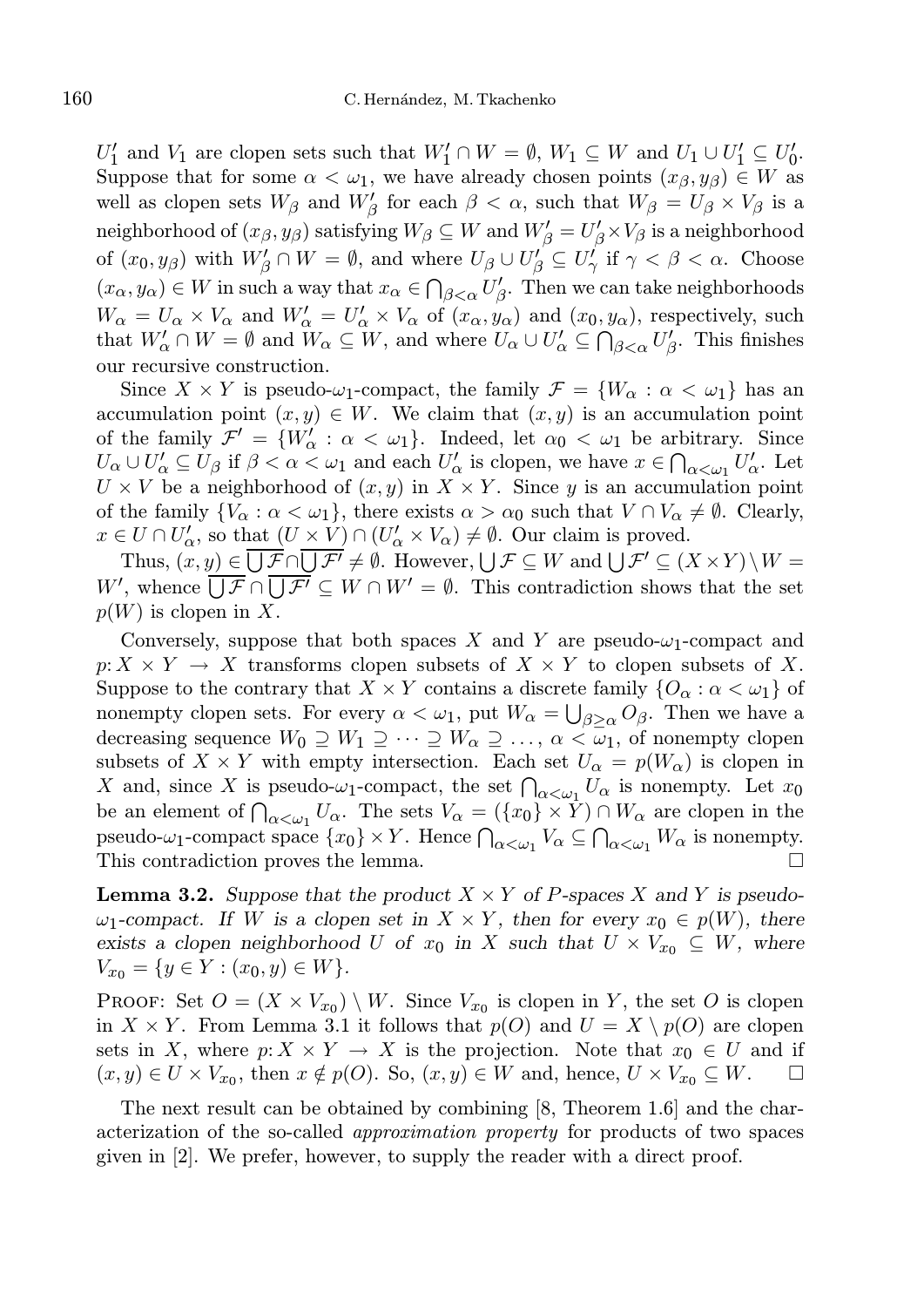**Lemma 3.3.** Suppose that the product  $X = \prod_{i=1}^{k} X_i$  of P-spaces is pseudo- $\omega_1$ compact. If W is a clopen set in X, then  $W = \bigcup_{n \in \omega} \prod_{i=1}^{k} U_{n,i}$ , where the sets  $U_{n,i}$  are clopen in  $X_i$  for all  $n \in \omega$  and  $i \leq k$ .

PROOF: By Lemma 3.1, it suffices to consider the case  $n = 2$ . Let W be a clopen subset of  $X_1 \times X_2$ . Then  $W' = X \setminus W$  is clopen as well. For every  $x \in X_1$ , put

$$
V_x = \{ y \in X_2 : (x, y) \in W \} \text{ and } V'_x = \{ y \in X_2 : (x, y) \in W' \}.
$$

Then both sets  $V_x$  and  $V'_x$  are clopen in  $X_2$  and  $V'_x = X_2 \setminus V_x$ . Consider the equivalence relation  $\sim$  on  $X_1$  defined by  $x \sim y$  if and only if  $V_x = V_y$ . We claim that for every  $x \in X_1$ , the equivalence class [x] of x is open in  $X_1$ . Indeed, if  $y \in [x]$ , then  $V_y = V_x = V$ . Apply Lemma 3.2 to choose a clopen neighborhood U of y in  $X_1$  such that  $U \times V \subseteq W$  and  $U \times V' \subseteq W'$ , where  $V' = X_2 \setminus V$ . Then  $V_z = V$  for each  $z \in U$ , so that  $y \in U \subseteq [x]$ . This proves that the set  $[x]$  is open.

Since the space  $X_1$  is pseudo- $\omega_1$ -compact and the equivalence classes  $[x]$  with  $x \in X_1$  form a disjoint open cover of  $X_1$ , there exists a countable set  $\{x_n : n \in$  $\{\omega\} \subseteq X_1$  such that  $X_1 = \bigcup_{n \in \omega} [x_n]$ . It is clear that every set  $U_{n,1} = [x_n]$  is clopen in  $X_1$ . Therefore,  $W = \bigcup_{n \in \omega} U_{n,1} \times U_{n,2}$  is the required representation of W, where  $U_{n,2} = V_{x_n}$  for each  $n \in \omega$ .

It is well known (see [6]) that if a product space  $X = \prod_{i \in I} X_i$  has countable cellularity, then every regular closed set in  $X$  depends on at most countably many coordinates. In a sense, our next result is an analogue of this fact in the case when the product space X is pseudo- $\omega_1$ -compact and the factors  $X_i$  are P-spaces.

**Lemma 3.4.** Suppose that a product  $X = \prod_{i \in I} X_i$  of *P*-spaces is pseudo- $\omega_1$ compact. Let  $\sigma(a) \subseteq X$  be a  $\sigma$ -product endowed with the relative  $\aleph_0$ -box topology (finer than the usual subspace topology). Then every clopen subset of  $\sigma(a)$ depends on at most countably many coordinates.

PROOF: It is clear that the space  $\sigma(a)$  with the  $\aleph_0$ -box topology is a P-space. Let U be a clopen subset of  $\sigma(a)$ . Then  $V = \sigma(a) \setminus U$  is also clopen in  $\sigma(a)$ . Suppose that  $\pi_J(U)\cap \pi_J(V)\neq \emptyset$  for every countable set  $J\subseteq I$ . Let us call a set  $A\subseteq \sigma(a)$ canonical if A has the form  $\sigma(a) \cap P$ , where P is an  $\aleph_0$ -box in X. First, we prove the following auxiliary fact.

**Claim.** Let  $A \subseteq U$  and  $B \subseteq V$  be canonical open sets in  $\sigma(a)$  such that  $U' =$  $U\setminus\overline{A}\neq\emptyset$  and  $V'=V\setminus\overline{B}\neq\emptyset$ . Then  $\pi_J(U')\cap\pi_J(V')\neq\emptyset$  for each countable set  $J \subseteq I$ .

Indeed, there exists a nonempty countable set  $C \subseteq I$  such that  $A = \sigma(a) \cap I$  $\pi_C^{-1}\pi_C(A)$  and  $B = \sigma(a) \cap \pi_C^{-1}\pi_C(B)$ . Let J be a countable subset of I. We can assume that  $C \subseteq J$ . Since  $A \cap V = \emptyset = B \cap U$ , we infer that

(1) 
$$
\pi_J(A) \cap \pi_J(V) = \emptyset
$$
 and  $\pi_J(B) \cap \pi_J(U) = \emptyset$ .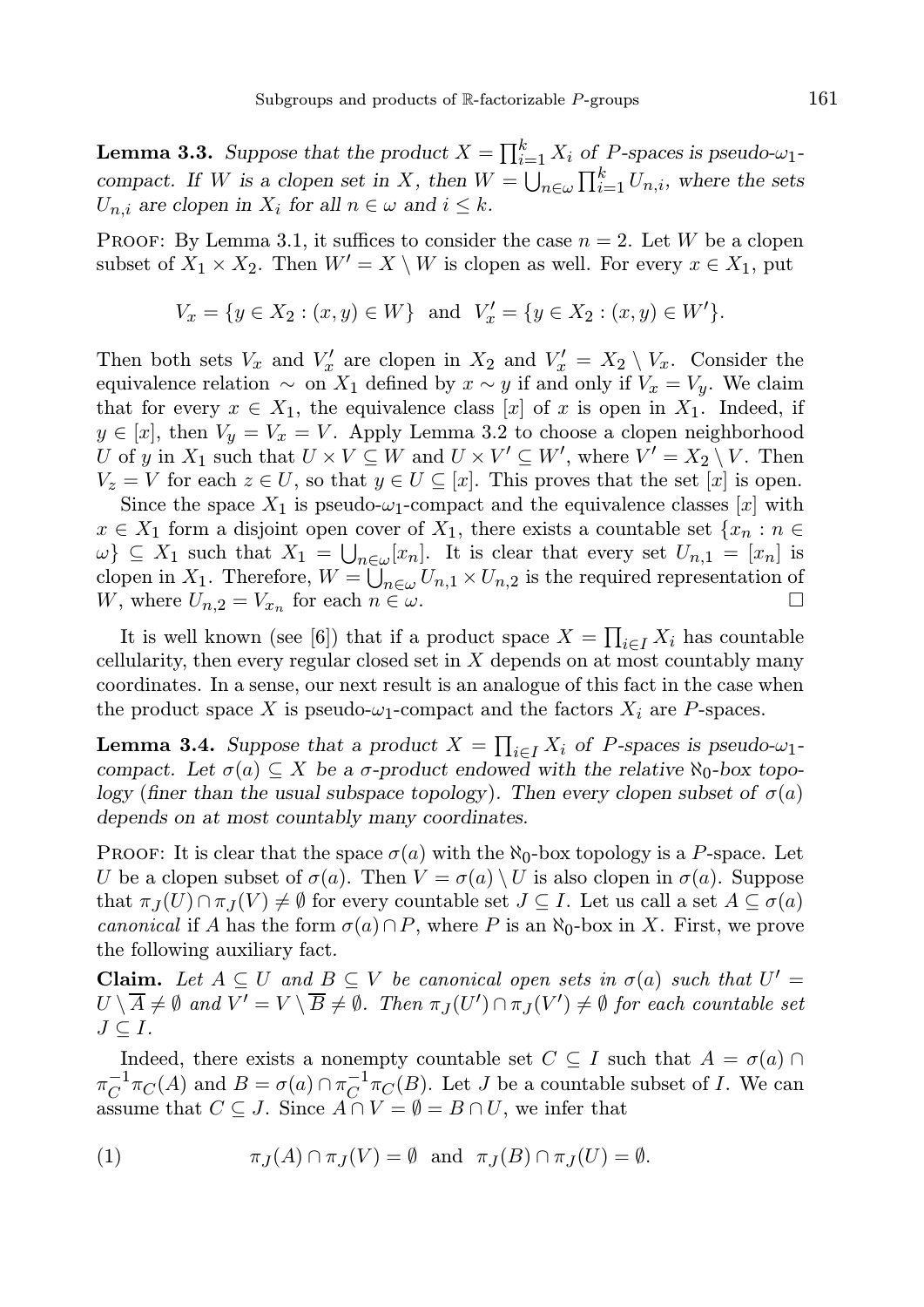Note that the set  $U' \cup A$  is dense in U and  $V' \cup B$  is dense in V. Since the restriction of  $\pi_J$  to  $\sigma(a)$  is an open map, from  $\pi_J(U) \cap \pi_J(V) \neq \emptyset$  it follows that

(2) 
$$
\pi_J(U' \cup A) \cap \pi_J(V' \cup B) \neq \emptyset.
$$

Note that  $U' \subseteq U$  and  $V' \subseteq V$ , so (1) implies that  $\pi_J(U') \cap \pi_J(B) = \emptyset$ ,  $\pi_J(V') \cap$  $\pi_J(A) = \emptyset$  and  $\pi_J(A) \cap \pi_J(B) = \emptyset$ . Therefore, from (2) it follows that  $\pi_J(U') \cap$  $\pi_J(V') \neq \emptyset$ . This proves our claim.

We will construct by recursion three sequences  $\{I_\alpha : \alpha < \omega_1\}, \{U_\alpha : \alpha < \omega_1\}$ and  $\{V_{\alpha} : \alpha < \omega_1\}$  satisfying the following conditions for all  $\beta, \gamma < \omega_1$ :

- (i)  $I_{\beta} \subseteq I$ ,  $|I_{\beta}| \leq \aleph_0$ ;
- (ii)  $I_{\gamma} \subseteq I_{\beta}$  if  $\gamma < \beta$ ;
- (iii)  $U_{\beta}$  and  $V_{\beta}$  are nonempty canonical clopen sets in  $\sigma(a)$ ;
- (iv)  $U_{\beta} \subseteq U$ ,  $V_{\beta} \subseteq V$  and  $\pi_{I_{\beta}}(U_{\beta}) = \pi_{I_{\beta}}(V_{\beta})$ ;

(v) 
$$
U_{\gamma} = \sigma(a) \cap \pi_{I_{\beta}}^{-1} \pi_{I_{\beta}}(U_{\gamma})
$$
 and  $V_{\gamma} = \sigma(a) \cap \pi_{I_{\beta}}^{-1} \pi_{I_{\beta}}(V_{\gamma})$  if  $\gamma < \beta$ ;

(vi)  $U_{\gamma} \cap U_{\beta} = \emptyset$  and  $V_{\gamma} \cap V_{\beta} = \emptyset$  if  $\gamma < \beta$ .

To start, take a nonempty countable set  $I_0 \subseteq I$  and choose canonical clopen sets  $U_0$  and  $V_0$  in  $\sigma(a)$  such that  $U_0 \subseteq U$ ,  $V_0 \subseteq V$  and  $\pi_{I_0}(U_0) \cap \pi_{I_0}(V_0) \neq \emptyset$ . Taking smaller clopen sets, one can assume that  $\pi_{I_0}(U_0) = \pi_{I_0}(V_0)$ .

Suppose that at some stage  $\alpha < \omega_1$ , we have defined sequences  $\{I_\beta : \beta < \alpha\},\$  $\{U_\beta : \beta < \alpha\}$  and  $\{V_\beta : \beta < \alpha\}$  satisfying conditions (i)–(vi). Since each  $I_\beta$ is countable and the sets  $U_{\beta}$ ,  $V_{\beta}$  depend on countably many coordinates, there exists a countable set  $I_\alpha \subseteq I$  such that  $I_\beta \subseteq I_\alpha$ ,  $U_\beta = \sigma(a) \cap \pi_{I_\alpha}^{-1} \pi_{I_\alpha}(U_\beta)$  and  $V_{\beta} = \sigma(a) \cap \pi_{I_{\alpha}}^{-1} \pi_{I_{\alpha}}(V_{\beta})$  for each  $\beta < \alpha$ . Let  $U_{\alpha}' = U \setminus \overline{G}_{\alpha}$  and  $V_{\alpha}' = V \setminus \overline{H}_{\alpha}$ , where  $G_{\alpha} = \bigcup_{\beta < \alpha} U_{\beta}$  and  $H_{\alpha} = \bigcup_{\beta < \alpha} V_{\beta}$ . Apply the above Claim to choose nonempty canonical clopen sets  $U_{\alpha} \subseteq U'_{\alpha}$  and  $V_{\alpha} \subseteq V'_{\alpha}$  such that  $\pi_{I_{\alpha}}(U_{\alpha}) = \pi_{I_{\alpha}}(V_{\alpha})$ . An easy verification shows that the sequences  $\{I_\beta : \beta \leq \alpha\}, \{U_\beta : \beta \leq \alpha\}$  and  ${V_\beta : \beta \leq \alpha}$  satisfy conditions (i)–(vi) for all  $\beta, \gamma \leq \alpha$ , thus finishing our recursive construction.

Let  $K = \bigcup_{\alpha < \omega_1} I_\alpha$ . By (iv), the set  $G = \bigcup_{\alpha < \omega_1} U_\alpha$  is contained in U and  $H = \bigcup_{\alpha < \omega_1} V_{\alpha}$  is contained in V, so that  $G \cap H = \emptyset$ . To obtain a contradiction, it suffices to show that the sets G and H have a common cluster point in  $\sigma(a)$ . From (v), (ii) and our definition of the sets G and H it follows that  $G = \sigma(a) \cap \pi_K^{-1} \pi_K(G)$ and  $H = \sigma(a) \cap \pi_K^{-1} \pi_K(H)$ , so we can assume without loss of generality that  $K = I$ .

By Lemma 2.3, the P-space  $\sigma(a)$  is pseudo- $\omega_1$ -compact. Hence the family  $\gamma = \{U_{\alpha} : \alpha < \omega_1\}$  has an accumulation point  $x \in \sigma(a)$  and every neighborhood of x in  $\sigma(a)$  intersects uncountably many elements of  $\gamma$ . Let O be a canonical open neighborhood of x in X and let  $C = \text{coord } O$ . Since  $|C| \leq \aleph_0$ , (ii) implies that there exists  $\beta < \omega_1$  such that  $C \subseteq I_{\beta}$ . There are uncountably many ordinals  $\alpha < \omega_1$  such that  $\beta \leq \alpha$  and  $\beta \cap U_\alpha \neq \emptyset$ . For every such an  $\alpha < \omega_1$ , let  $z_\alpha$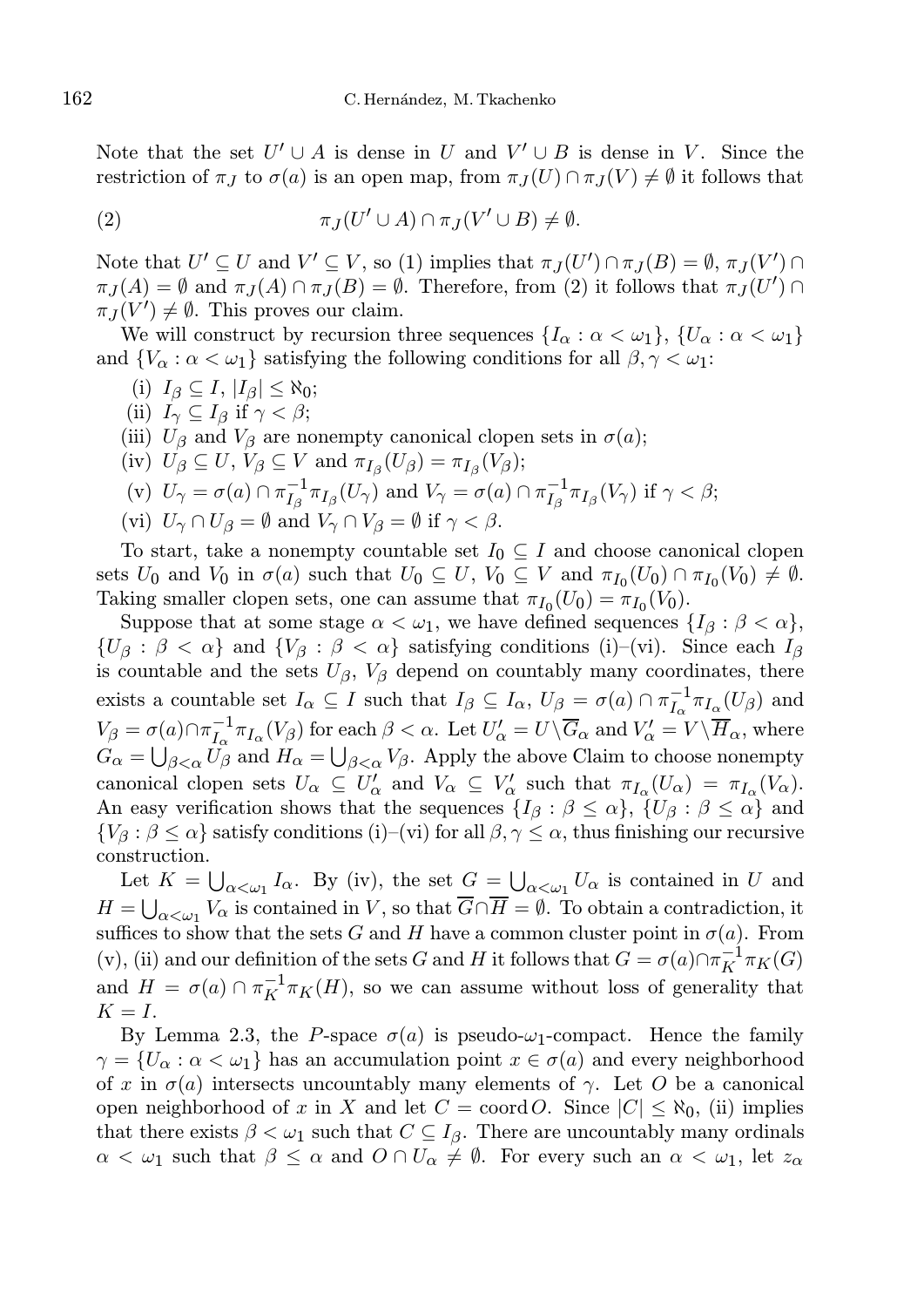be an arbitrary point of the set  $\pi_{I_{\alpha}}(O \cap U_{\alpha}) \subseteq \pi_{I_{\alpha}}(O) \cap \pi_{I_{\alpha}}(U_{\alpha})$ . From (iv) it follows that  $\pi_{I_{\alpha}}(U_{\alpha}) = \pi_{I_{\alpha}}(V_{\alpha})$ , so  $z_{\alpha} \in \pi_{I_{\alpha}}(O) \cap \pi_{I_{\alpha}}(V_{\alpha})$ . Choose a point  $z \in V_{\alpha}$  such that  $\pi_{I_{\alpha}}(z) = z_{\alpha}$ . Since coord  $O = C \subseteq I_{\beta} \subseteq I_{\alpha}$ , we conclude that  $z \in O \cap V_\alpha \neq \emptyset$ . This immediately implies that x is an accumulation point of the family  $\{V_{\alpha} : \alpha < \omega_1\}$  and, hence,  $x \in \overline{H}$ . Thus,  $x \in \overline{G} \cap \overline{H} \neq \emptyset$ , which is a contradiction.

We have thus proved that  $\pi_J(U) \cap \pi_J(V) = \emptyset$  for some nonempty countable subset J of I, whence it follows that  $U = \sigma(a) \cap \pi_J^{-1} \pi_J(U)$ . In other words, U depends only on the set J.

A simple modification of the argument in the proof of Lemma 3.4 (combined with the  $\Delta$ -lemma) implies the following corollary.

**Corollary 3.5.** Let  $\{X_i : i \in I\}$  be a family of *P*-spaces such that the product  $X = \prod_{i \in I} X_i$  is pseudo- $\omega_1$ -compact. If U and V are open sets in X and  $U \cap V = \emptyset$ , then there exists a nonempty countable set  $J \subseteq I$  such that  $\pi_J(U) \cap \pi_J(V) = \emptyset$ .

It is not clear whether one can find a countable set  $J \subseteq I$  in Corollary 3.5 satisfying  $\pi_J(U) \cap \pi_J(V) = \emptyset$ .

**Lemma 3.6.** Let  $X = \prod_{i \in I}$  be a product space and  $\sigma(a) \subseteq X$  be the  $\sigma$ -product with center at  $a \in X$ . Suppose that  $\emptyset \neq J \subseteq I$  and that a continuous map  $f: X \to Y$  to a Hausdorff space Y satisfies  $f(x) = f(y)$  whenever  $x, y \in \sigma(a)$  and  $\pi_J(x) = \pi_J(y)$ . Then f depends only on J.

**PROOF:** Let  $x, y \in X$  satisfy  $\pi_I(x) = \pi_I(y)$ . Suppose to the contrary that  $f(x) \neq f(y)$  and choose in X disjoint open neighborhoods U and V of x and y, respectively, such that  $f(U) \cap f(V) = \emptyset$ . We can assume without loss of generality that the sets U and V are canonical and  $\text{coord } U = C = \text{coord } V$ . Let us define two points  $x^*, y^* \in X$  by

$$
x^*(i) = \begin{cases} x(i) & \text{if } i \in C; \\ x^*(i) = a(i) & \text{if } i \in I \setminus C \end{cases}
$$

and, similarly,

$$
y^*(i) = \begin{cases} y(i) & \text{if } i \in C; \\ y^*(i) = a(i) & \text{if } i \in I \setminus C. \end{cases}
$$

Then  $x^*, y^* \in \sigma(a)$  and  $\pi_J(x^*) = \pi_J(y^*)$ , so that  $f(x^*) = f(y^*)$ . On the other hand, we have  $x^* \in U$  and  $y^* \in V$ , whence  $f(x^*) \in f(U)$  and  $f(y^*) \in f(V)$ . Since  $f(U) \cap f(V) = \emptyset$ , this implies that  $f(x^*) \neq f(y^*)$ , which is a contradiction.  $\Box$ 

Let  $f: X \to Y$  and  $g: X \to Z$  be continuous maps, where  $Y = f(X)$ . We say that f is finer than g or, in symbols,  $f \prec g$  if there exists a continuous map  $\varphi: Y \to Z$  such that  $g = \varphi \circ f$ . The theorem below is the main result of this section.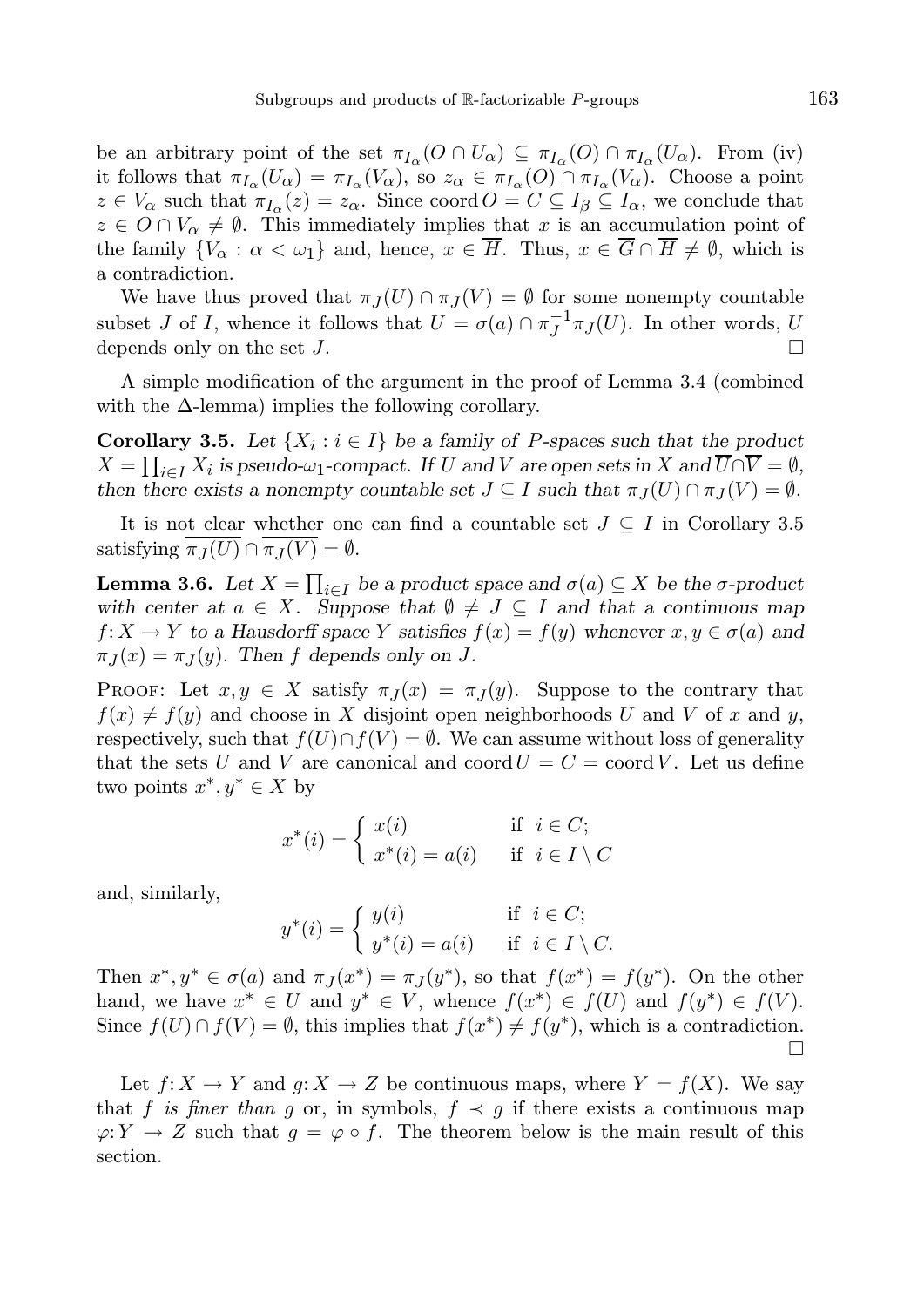**Theorem 3.7.** Let  $X = \prod_{i \in I} X_i$  be a product of *P*-spaces and  $f: X \to Y$  be a continuous map onto a space Y of countable pseudocharacter. If X is pseudo- $\omega_1$ compact, then f depends on at most countably many coordinates. In addition, one can find a countable set  $C \subseteq I$  and, for each  $i \in C$ , a continuous map  $h_i: X_i \to \mathbb{N}$ to the discrete space  $\mathbb N$  such that  $(\prod_{i\in C} h_i) \circ \pi_C \prec f$ . Hence  $nw(Y) \leq \aleph_0$ .

PROOF: First, we show that  $f$  depends on countably many coordinates. Choose any point  $a \in X$  and denote by  $\sigma(a)$  the  $\sigma$ -product of the spaces  $X_i$  with center at a. Let  $\sigma(a)$  carry the relative  $\aleph_0$ -box topology (which is finer than the subspace topology of  $\sigma(a)$  inherited from X). By Lemma 2.3, the P-space  $\sigma(a)$  is pseudo $ω_1$ -compact. Since  $ψ(Y) ≤ χ_0$ , the set  $F_y = f^{-1}(y) ∩ σ(a)$  is clopen in  $σ(a)$ for each  $y \in Y$ . Clearly,  $\{F_y : y \in f(\sigma(a))\}$  is a partition of  $\sigma(a)$  into disjoint clopen sets. Hence, the pseudo- $\omega_1$ -compactness of  $\sigma(a)$  implies that the image  $Z = f(\sigma(a))$  is countable.

Given a nonempty set  $J \subseteq I$ , we denote by  $\pi_J$  the projection of X onto  $X_J = \prod_{i \in J} X_i$ . By Lemma 3.4, every set  $F_y$  depends only on a countable number coordinates, that is, there exists a countable set  $C(y) \subseteq I$  such that  $F_y = \sigma(a) \cap I$  $\pi_{Cl_2}^{-1}$  $C_{C(y)}^{-1} \pi_{C(y)}(F_y)$ . Put  $C = \bigcup_{y \in Z} C(y)$ . Then C is a countable subset of I and  $F_y = \sigma(a) \cap \pi_C^{-1} \pi_C(F_y)$  for each  $y \in Z$ . Therefore, if  $x, y \in \sigma(a)$  and  $\pi_C(x) =$  $\pi_C(y)$ , then  $f(x) = f(y)$ . Apply Lemma 3.6 to conclude that f depends only on the set C. In other words, there exists a map  $f_C: X_C \to Y$  such  $f = f_C \circ \pi_C$ . The map  $f_C$  is continuous because the projection  $\pi_C$  is open. We can assume, therefore, that  $C = I$  (and  $f_C = f$ ). In addition, we can assume that  $I = \omega$ , i.e.,  $X = \prod_{n \in \omega} X_n$  and that each factor  $X_n$  is infinite.

For every  $n \in \omega$ , consider the subspace  $K_n$  of X defined by

$$
K_n = \{ x \in X : x(i) = a(i) \text{ for each } i > n \}.
$$

Then  $K_n \cong \prod_{i \leq n} X_i$ , so that  $K_n$  is a pseudo- $\omega_1$ -compact P-space. As above, it is easy to see that the image  $f(K_n)$  is countable for each  $n \in \omega$  and the set  $F_{n,y} = K_n \cap f^{-1}(y)$  is clopen in  $K_n$  for each  $y \in f(K_n)$ . By Lemma 3.3, every set  $F_{n,y}$  can be represented as a countable union of basic open sets of the form  $U_0 \times \cdots \times U_n$ , where  $U_i$  is a clopen subset of  $X_i$  for each  $i \leq n$  (we identify  $K_n$ and  $X_0 \times \ldots \times X_n$ ). Since these representations of the sets  $F_{n,y}$  involve only countably many clopen sets in each of the factors  $X_0, \ldots, X_n$ , one can find, for every  $i \leq n$ , a continuous map  $g_{n,i}: X_i \to \mathbb{N}$  to the discrete space N such that the direct product  $p_n = \prod_{i \leq n} g_{n,i}$  satisfies  $p_n \prec f_n$ , where  $f_n = f \upharpoonright_{K_n}$ . For every  $i \in \omega$ , let  $g_i$  be the diagonal product of the family  $\{g_{n,i} : n \geq i\}$ . Then the map  $g_i: X_i \to \mathbb{N}^{\omega \setminus i}$  is continuous and, clearly, the product map  $q_n = \prod_{i \leq n} g_i$  satisfies  $q_n \prec p_n \prec f_n$  for each  $n \in \omega$ . Again, the image  $g_i(X_i)$  is countable and the fibers  $g_i^{-1}(y)$ , with  $y \in g_i(X_i)$ , form a partition of  $X_i$  into clopen sets. Hence, for every  $i \in \omega$ , there exists a continuous onto map  $h_i: X_i \to \mathbb{N}$  satisfying  $h_i \prec g_i$ . Let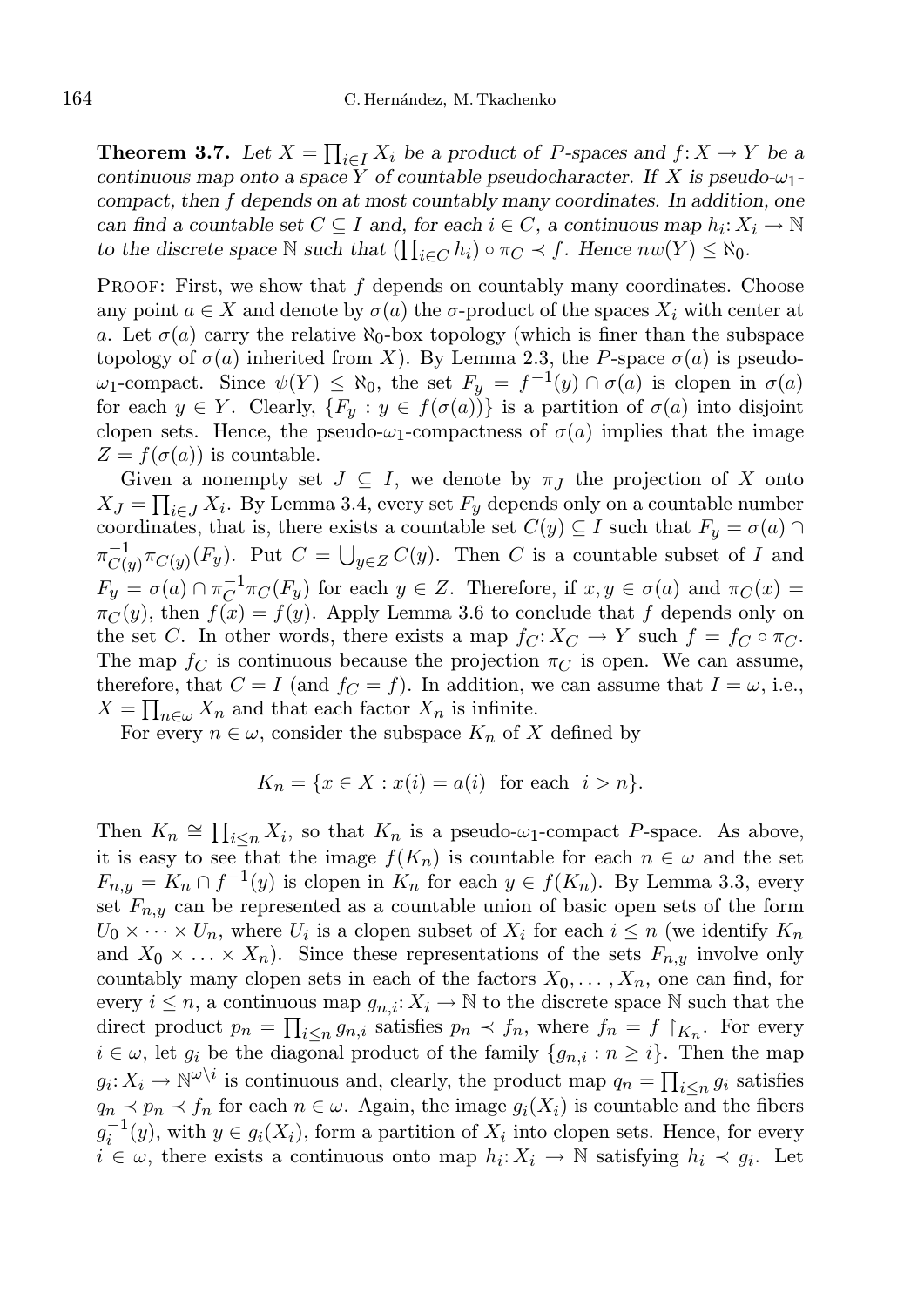$h = \prod_{i \in \omega} h_i : X \to \mathbb{N}^{\omega}$  be the direct product of the family  $\{h_i : i \in \omega\}$ . Note that each map  $h_i$  is open and onto, and so is the map h.

Let us verify that  $h \prec f$ . Indeed, since  $h_i \prec g_i$  for each  $i \in \omega$ , we have  $\prod_{i\leq n} h_i \prec \prod_{i\leq n} g_i = q_n \prec f_n$  and, hence,

(3) 
$$
\phi_n = h \upharpoonright_{K_n} = \prod_{i \leq n} h_i \prec f_n
$$

for all  $n \in \omega$ . First, we claim that  $h^{-1}h(x) \subseteq f^{-1}f(x)$  for every  $x \in X$ . Suppose to the contrary that there exist points  $x, y \in X$  such that  $h(x) = h(y)$  but  $f(x) \neq f(y)$ . Choose in Y disjoint neighborhoods  $U_x$  and  $U_y$  of  $f(x)$  and  $f(y)$ , respectively. By the continuity of f, there are canonical open sets  $V_x \ni x$  and  $V_y \ni y$  in the product space X such that  $f(V_x) \subseteq U_x$  and  $f(V_y) \subseteq U_y$ . We can assume without loss of generality that  $V_x = V_0^x \times \cdots \times V_n^x \times P_n$  and  $V_y =$  $V_0^y \times \cdots \times V_n^y \times P_n$ , where  $n \in \omega$ , the sets  $V_i^x$ ,  $V_i^y$  are open in  $X_i$  for  $i = 0, \ldots, n$ and  $P_n = \prod_{i>n} X_i$ . For every  $n \in \omega$ , denote by  $r_n$  the retraction of X onto  $K_n$  defined by  $r_n(x)(i) = x(i)$  if  $i \leq n$  and  $r_n(x) = a(i)$  if  $i > n$ . Then  $x' =$  $r_n(x) \in V_x \cap K_n$  and  $y' = r_n(y) \in V_y \cap K_n$ . Therefore, from  $f(x') \in f(V_x) \subseteq U_x$ ,  $f(y') \subseteq f(V_y) \subseteq U_y$  and  $U_x \cap U_y = \emptyset$  it follows that  $f(x') \neq f(y')$ . By (3), however, we have  $h \prec \phi_n \circ r_n \prec f_n \circ r_n = f \circ r_n$  and, hence, the equality  $h(x) = h(y)$  implies that  $f(r_n(x)) = f(r_n(y))$  or, equivalently,  $f(x') = f(y')$ . This contradiction proves the claim. So, there exists a map  $i: \mathbb{N}^{\omega} \to Y$  satisfying  $f = i \circ h$ . Since the map h is open, i is continuous. Therefore,  $h \prec f$ .

Finally, the space  $\mathbb{N}^{\omega}$  is second countable, so that the image  $Y = f(X) = i(\mathbb{N}^{\omega})$ has a countable network.  $\hfill \square$ 

It is shown in [15, Lemma 3.29] that every  $\omega$ -stable space is pseudo- $\omega_1$ -compact. For P-spaces,  $\omega$ -stability and pseudo- $\omega_1$ -compactness are equivalent by [15, Proposition 3.30]. It turns out that this equivalence holds for arbitrary products of P-spaces.

**Corollary 3.8.** Suppose that the product  $X = \prod_{i \in I} X_i$  of *P*-spaces is pseudo- $\omega_1$ -compact. Then the space X is  $\omega$ -stable.

PROOF: Let  $f: X \to Y$  be a continuous map onto a space Y which admits a coarser second countable Tychonoff topology. Then Y is Hausdorff and  $\psi(Y) \leq \aleph_0$ , so that  $nw(Y) \leq \aleph_0$  by Theorem 3.7.

By [1, Theorem 10], every  $\sigma$ -product of Lindelöf P-spaces is  $\omega$ -stable. The next corollary extends this result to products of Lindelöf P-spaces.

Corollary 3.9. Every product of Lindelöf P-spaces is  $\omega$ -stable.

PROOF: By Noble's theorem in  $[10]$ , finite products of Lindelöf P-spaces are Lindelöf (hence, pseudo- $\omega_1$ -compact). Therefore, an arbitrary product  $X = \prod_{i \in I} X_i$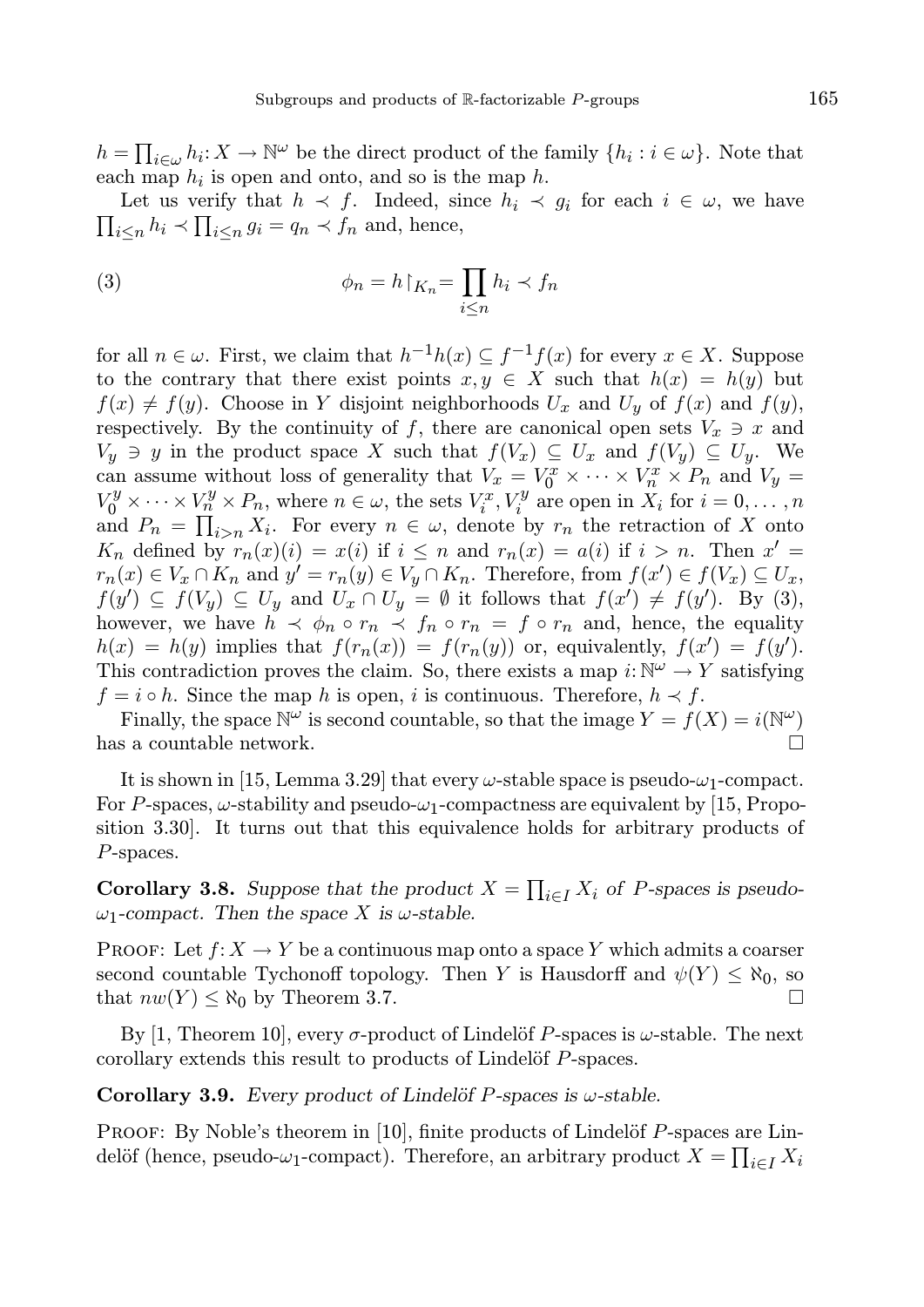of Lindelöf P-spaces is pseudo- $\omega_1$ -compact by Lemma 2.3, and the required conclusion follows from Corollary 3.8.

In general, the product of two pseudo- $\omega_1$ -compact P-spaces can fail to be pseudo- $\omega_1$ -compact. In the class of P-groups, however, pseudo- $\omega_1$ -compactness becomes productive by Lemmas 2.2 and 2.3. This explains, in part, the strong factorization property of products of R-factorizable P-groups given in the next theorem.

**Theorem 3.10.** Let  $G = \prod_{i \in I} G_i$  be a direct product of R-factorizable Pgroups. If  $f: G \to Y$  is a continuous map onto a space Y with  $\psi(Y) \leq \aleph_0$ , then there exists a quotient homomorphism  $\pi: G \to H$  onto a second countable topological group H such that  $\pi \prec f$ . In particular,  $nw(Y) \leq \aleph_0$ .

PROOF: By Lemmas 2.2 and 2.3, the group G is pseudo- $\omega_1$ -compact. Apply Theorem 3.7 to find a countable set  $C \subseteq I$  and, for each  $i \in C$ , a continuous map  $h_i: G_i \to \mathbb{N}$  such that  $(\prod_{i \in C} h_i) \circ \pi_C \prec f$ . Since the groups  $G_i$  are R-factorizable, for each  $i \in C$  there exists a continuous homomorphism  $p_i: G_i \to K_i$  onto a second countable group  $K_i$  such that  $p_i \prec h_i$ . Note that the fibers  $p_i^{-1}(y)$  are  $G_{\delta}$ -sets in  $G_i$ , so they are open in  $G_i$ . Clearly, the homomorphism  $p_i$  remains continuous if we endow the group  $K_i$  with the discrete topology. The group  $G_i$  is pseudo- $\omega_1$ -compact by Theorem 1.1, so the cover of  $G_i$  by the fibers  $p_i^{-1}(y)$ , with  $y \in K_i$ , is countable. Hence the discrete group  $K_i = p_i(G_i)$  is countable and the homomorphism  $p_i$  is open.

Let p be the direct product of the homomorphisms  $p_i, i \in C$ . Then the homomorphism  $p: \prod_{i \in C} G_i \to \prod_{i \in C} K_i$  is continuous, open and the group  $H =$  $\prod_{i\in C} K_i$  is second countable. It is clear that the homomorphism  $\varphi = p \circ \pi_C$  of G to H is continuous, open and satisfies  $\varphi \prec (\prod_{i \in C} h_i) \circ \pi_C \prec f$ . Therefore, there exists a continuous map  $i: H \to Y$  such that  $f = i \circ \varphi$  and, hence,  $Y = i(H)$ . This implies that Y has a countable network.  $\square$ 

The following corollary to Theorem 3.10 is immediate. It was proved (by a different method) in [15].

**Corollary 3.11.** Let G be a direct product of  $\mathbb{R}$ -factorizable P-groups. Then the group G is R-factorizable and  $\tau$ -stable for  $\tau \in {\omega, \omega_1}$ .

**PROOF:** The  $\mathbb{R}$ -factorizability of G follows directly from Theorem 3.10. In addition, G is  $\omega_1$ -stable by [15, Theorem 3.9]. To conclude that G is  $\omega$ -stable, apply Corollary 3.8 and Lemmas 2.2 and 2.3. □

By a theorem of Comfort and Ross [5], the class of pseudocompact groups is productive. Therefore, Corollary 3.11 extends a certain similarity in the permanence properties of R-factorizable P-groups and pseudocompact groups mentioned in Section 2. In addition, the groups of both classes are  $\omega$ -stable. In fact, one can apply Lemma 5.9 of [14] to prove the following analogue of Theorem 3.10 for